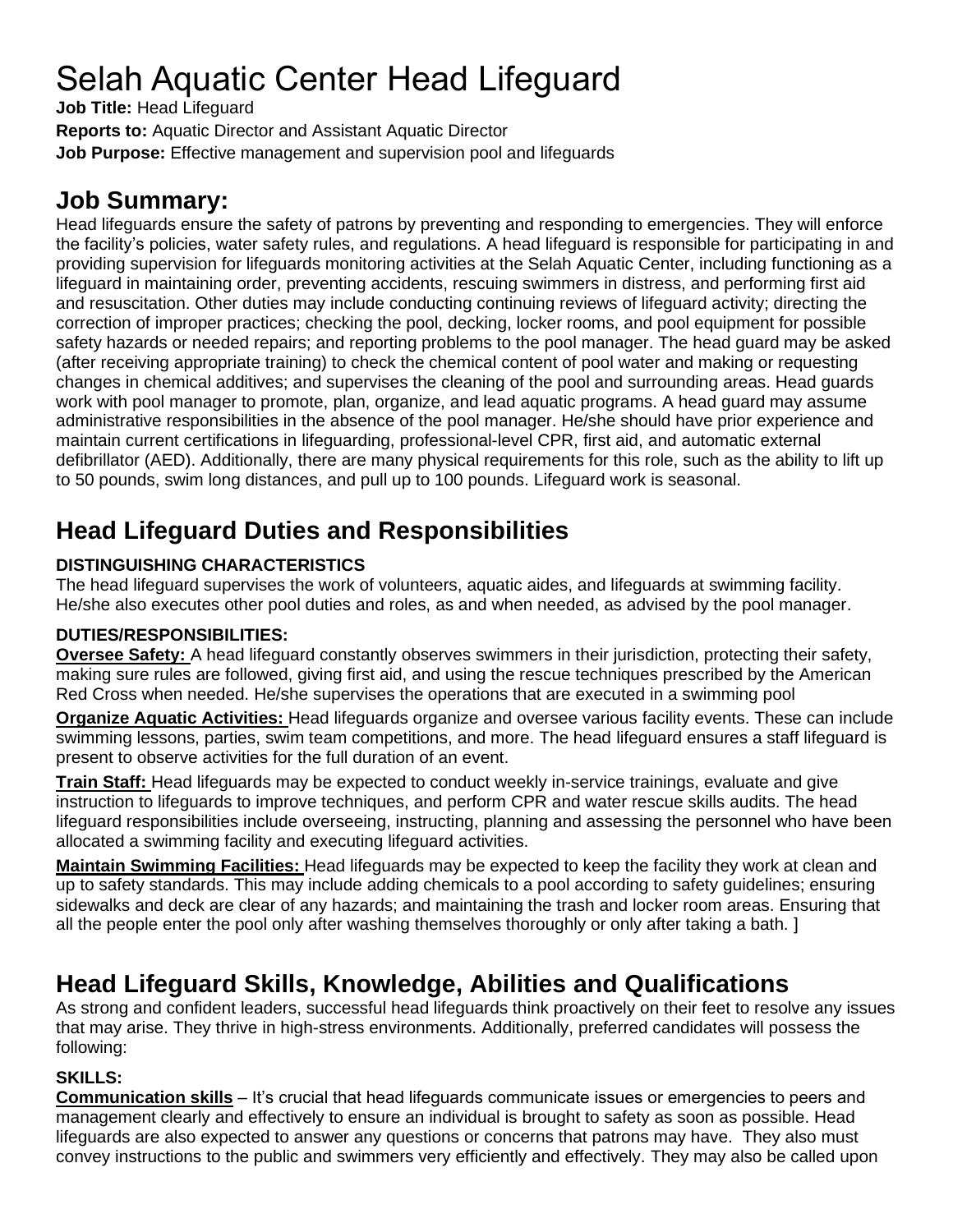to complete written documents regarding accidents, incidents, and swimming lessons. Makes daily entries into a logbook outlining the day's activities.

**Organizational Skills** – It's expected that head lifeguards maintain records and reports regarding daily attendance, water quality and condition, and incidents and accidents. Meets scheduling and attendance requirements.

**Observation skills** – Head lifeguards constantly scan their work area to detect safety concerns and practice preventative lifeguarding, use judgement to determine if patrons are safely and properly conducting themselves, and supervises lifeguards.

**Manual/Physical Skills**: Head lifeguards must be extremely strong swimmers. They are expected to swim strongly while pulling or carrying another person. Performs swimming rescues on patrons in distress including approaching, breaking holds, and carrying people, which may require the removal of the patron from the water who may weigh from 50 - 300 pounds. Performs resuscitation techniques requiring stamina and other first aid measures. Climbs up and sits on guard chairs approximately six feet from ground level, rotating position every 15 - 40 minutes. Remains outside in 100+ degree temperatures for up to three-hour shifts. Performs maintenance tasks which include moving hoses to clean bathrooms and pool deck, sweeping and scrubbing bathrooms, emptying garbage cans, and setting up and taking down folding chairs and tables. Operates a cash register and adding machine. Listens for distress calls for possible activation of emergency procedures. Inspects pool facility for unsafe or broken equipment. Observes patron behavior while engaged in swimming activities for unsafe or improper conduct and possible drowning situations. Observes job performance of lifeguards. Keeping himself fit and athletic in order to save the lives of people.

#### **KNOWLEDGE**:

Knowledge of the principles and methods used in teaching swimming; lifesaving including modern methods of approaching, breaking holds, and carrying people; standard techniques of resuscitation and other first aid measures; swimming pool sanitary regulations and their use; and the rules and regulations governing the conduct of people at a swimming pool or swimming area. Preferred candidates will have previous experience in supervision and evaluation of staff.

#### **ABILITITES**:

Ability to:

- Remain vigilant and act quickly and calmly in ALL emergencies/making rescues/rendering aid
- Function as a lifeguard and apply lifesaving techniques and render first aid/CPR to various age groups
- Effectively supervise lifeguarding activities at a public pool including the non-water areas
- Resolving conflicts of the pool personnel and public within the swimming pool and staying attentive
- Monitor the activities of swimmers and quickly detect problem areas
- Check pool water and facility for safety hazards to maintain a clean and safe work area
- Enforce water safety standards and departmental regulations
- Instruct staff in department policies and the enforcement of rules
- Assist in running programs which may include, but is not limited to, lap swim, masters swim, water exercise, swim team practices, recreation swim, swim lessons, private parties and special facility events
- Provide leadership and motivate, potentially train and evaluate staff
- Maintain positive yet professional relations & communicate effectively with the public and staff
- Work effectively and courteously with pool patrons, staff, and the general public
- Independently make decisions which comply with overall facility policies and procedures
- Read, understand and explain facility policies and procedures
- Maintain records and periodic reports
- Perform simple arithmetic calculations to make change
- Accept constructive criticism and direction from supervisors
- Motivate program participants
- Swim 300 yards continuously per lifeguard training prerequisites
- Tread water for two minutes per lifeguard training prerequisites
- Perform tasks requiring physical strength and/or stamina to effectively rescue victims, administer first aid, and CPR
- Perform work, which involves frequent lifting, pushing and pulling of heavy objects